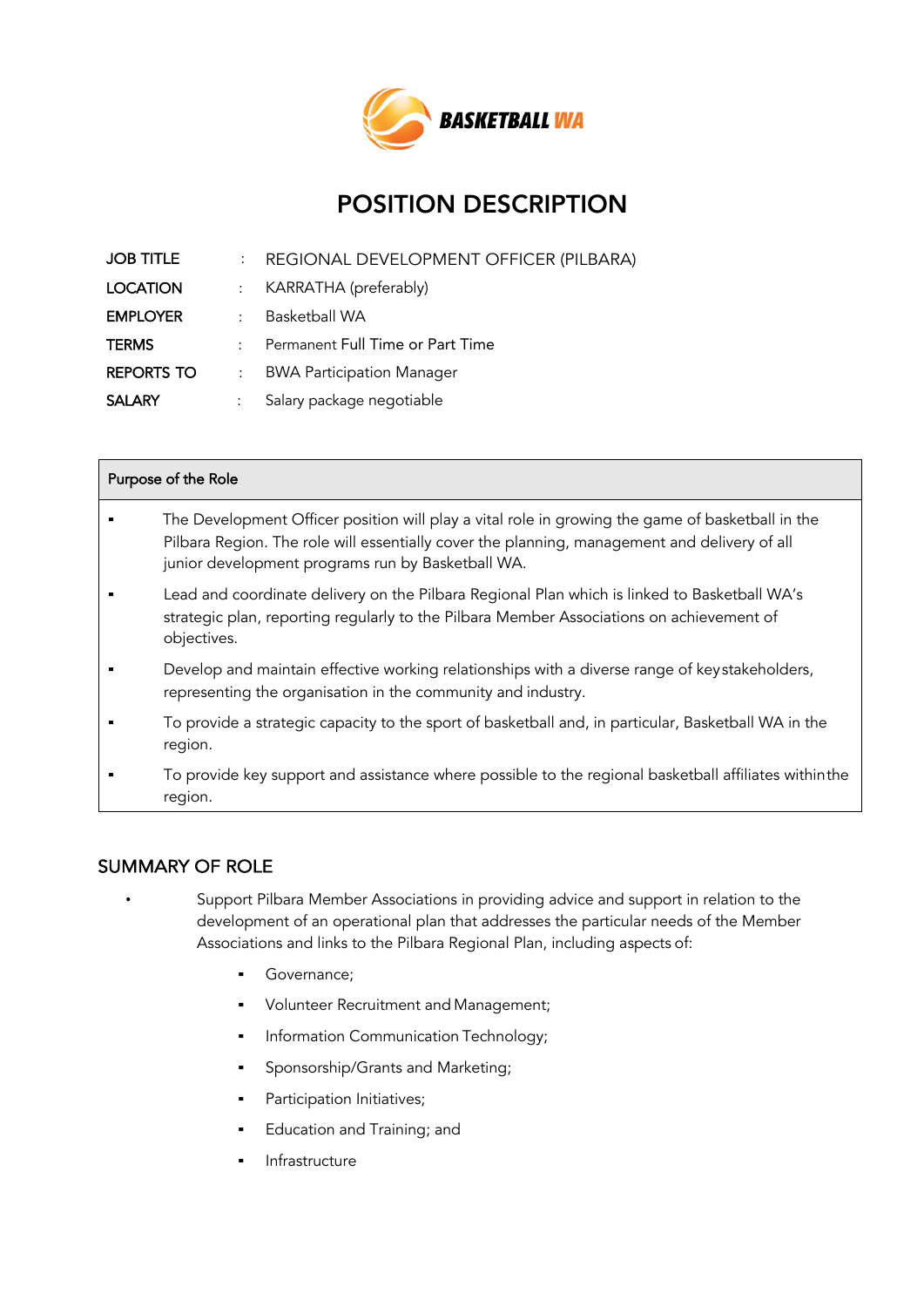• Provide operational & strategic guidance to Associations having input into and driving the outcomes of operational & strategic plans such as:

- Assist with the coordination, delivery and achievement of school clinics, after school programs and participation initiatives such as sporting school and Aussie Hoops.
- **EXEL Assist with the coordination, delivery and achievement of regional player** development initiatives.
- **EXED 10** Liaise with Basketball WA staff regarding the nomination and selection of local players in representative programs such as Southern Cross, WA Country, Hotshots & FDP.
- **EXEL Assist in the coordination of coaching and referee clinics and encouraging coach** and referee accreditation.
- Oversee the contracts and obligations of key partnerships (Government / Non Govt) in regard to achieving outcomes across the sport in the region.
- Develop and maintain effective relationships with a range of key stakeholders, representingthe organisation in the community and industry as required.
- Identify and apply for various grants and sponsorships, manage grants and sponsorships obtained, including sponsor servicing, reporting and acquittal requirements.
- Liaison with community basketball stakeholders on all administrative matters.
- Where possible, assist in the administration and promotion of the inclusion basketball program, including the areas of indigenous, disabled, and CALD basketball and work with the Participation Manager and external agencies to develop and grow these programs.
- Provide assistance to Associations in the implementation and operations of the "PlayHQ" software system across the region.
- Take ownership of and work to deliver strategic projects so as to advance the sport of basketball within the region with the assistance of Basketball WA Staff.
- Assist with the delivery & development of policies and procedures to enhance the operations of basketball in the region.
- Assistance on other projects from time to time as required

# SPECIFIC TASKS / KEY AREAS OF RESPONSIBILITY

- Act as Head Coach for elite training and development programmes in the Pilbara.
- Work closely with Basketball WA's Head Coach of the High Performance program.
- Liaise with Basketball WA regarding nomination and selection of local players in representative programs such as Southern Cross, WA Country, etc.
- Liaise with Basketball WA regarding visits to the Pilbara by Head Office staff.
- Provide specialist coaching support to junior and senior club coaches.
- Conduct coaching clinics and encourage coach accreditation.
- Conduct school clinics throughout the Pilbara region.
- Monitor afternoon training sessions during the domestic competition season.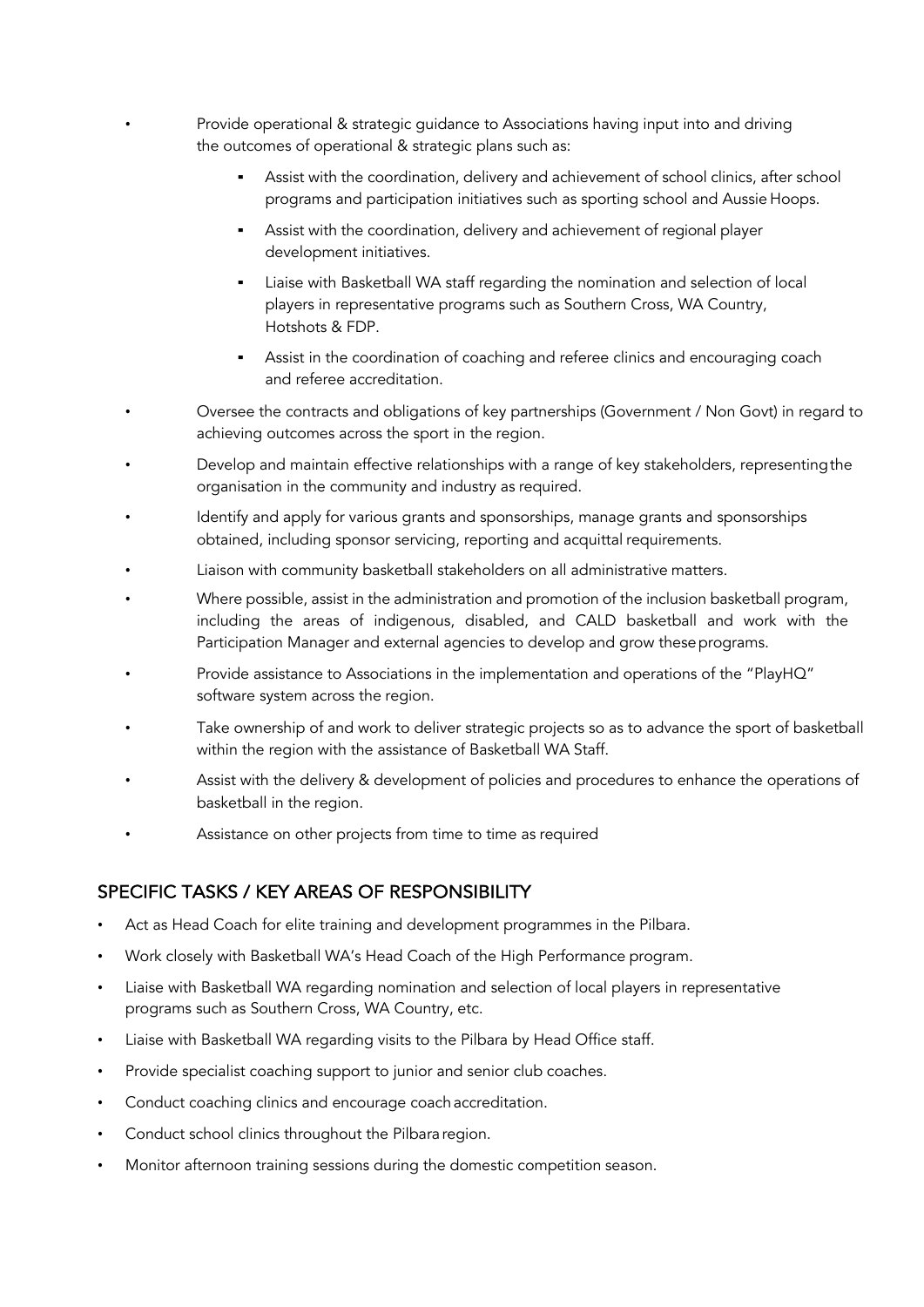- Coordinate and select coaches and help with team selections for BWA and Country Championship Tournaments.
- Travel to Perth for State & Country Week carnivals as required.
- Conduct School Holiday clinics.
- Plan, promote and conduct carnivals for local Primary & High Schools.
- Promote, coordinate and help to increase numbers in the Aussie Hoops program.
- Work in consultation with the Referee Coordinator to introduce new referees to the game and provide accreditation courses/development opportunities.
- Promote basketball through publishing content on digital platforms (including social media) as well as contacting local media agents.
- Develop, implement and review the Pilbara Regional Plan and provide assistance to develop Association plans.
- Provide written/oral reports to Members Associations, including updates on KPI Targets.
- Travel to Perth and/or be available to phone in as required for Basketball WA Meetings.
- Office Administration work as required.

## Type of Person We Are Looking For

Basketball WA is seeking a candidate who shares our vision for the sport and our corporate values:

- Fun & Enjoyable
- Agile & Innovative
- Accessible & Inclusive
- Well Governed & Accountable
- Become The Best You Can Be